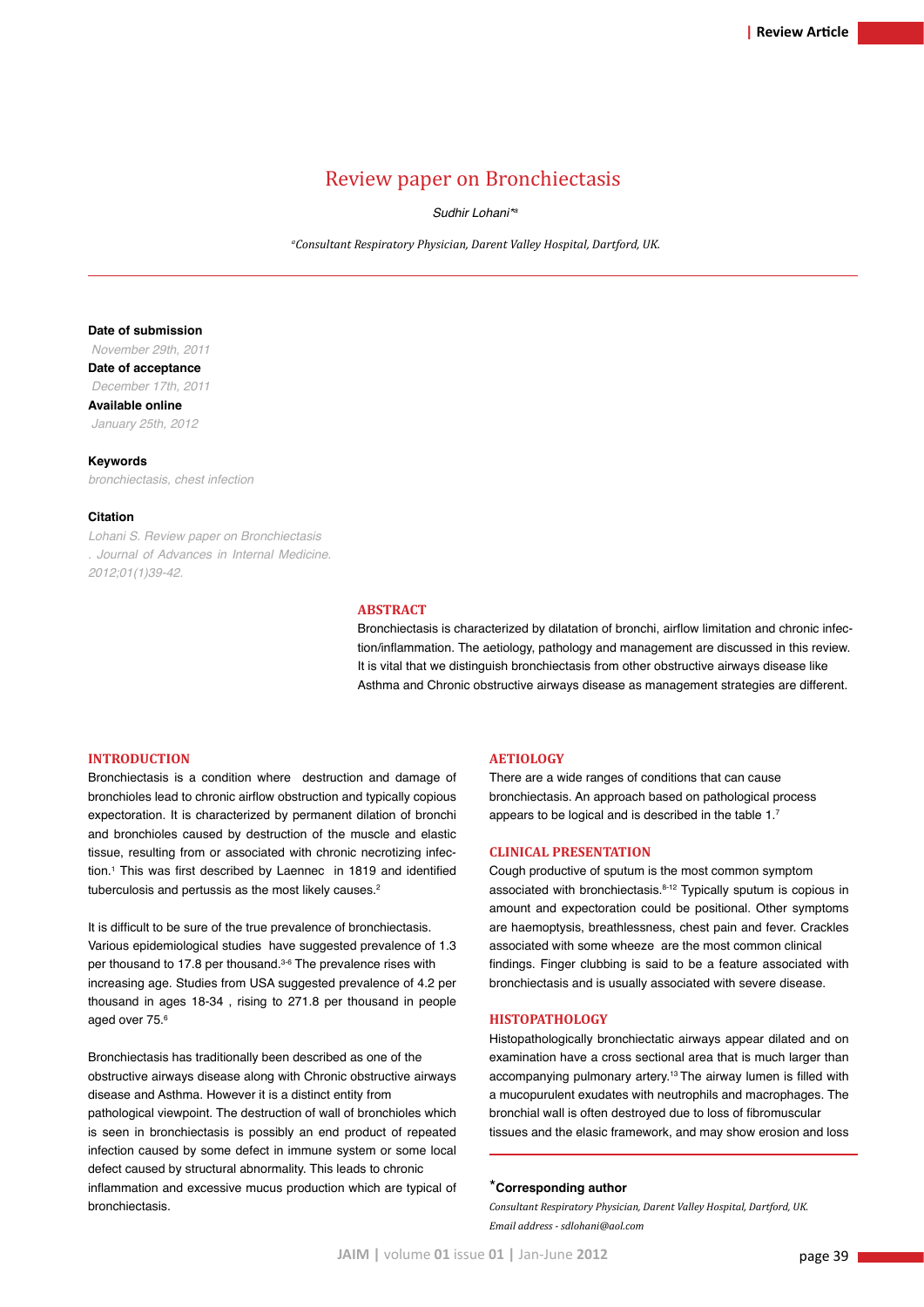

**Figure 1. High resolution CT scan showing features of bronchiectasis.**

of cartilage.14 There is an associated chronic inflammatory cell infiltrate within the wall, predominantly lymphocytes and plasma cells, and in some cases lymphoid follicles with germinal centres may be prominent.15 The airways are supplied by the bronchial arteries and the inflammatory destruction and healing processes result in the formation of broncho-pulmonary anastomoses.<sup>12</sup> Ulceration of the airways could lead to haemorrhage and haemoptysis.

The pathogenesis is complex and many different factors act together to set up a cycle of inflammation and destruction that leads to damage and destruction of the bronchial walls.<sup>16</sup> In the early stage of bronchiectasis, the most common bacterial isolate is Haemophilus influenza which has the capacity to damage the airway epithelium and induce the production of inflammatory mediators.<sup>17</sup> Over time, a number of other microorganisms get established , particularly *Streptococcus pneumonae* and *Pseudomonas aeruginosa.* Persistent infection and chronic inflammation lead to systemic complications.

## **Investigation**

**1.CT Scan** - High resolution CT scan of the chest is the confirmatory test for diagnosis of bronchiectasis. Findings include bronchial wall thickening with dilatation of bronchi to a diameter greater than that of accompanying arteriole (signet ring sign), lack of normal tapering of bronchi on sequential slices and visualization of bronchi in the the outer  $1-2$  cm. $8,18,19$  Cases of allergic broncho pulmonary aspergillosis have central bronchiectasis while cystic fibrosis cases have upper zone bronchiectasis.

**2. Chest X-ray** - This is useful as a baseline to monitor disease progression and at times of exacerbations. X-rays may show tram lines or ring shadows.<sup>20</sup>

## **Table 1. Cases of Bronchiectasis**

| <b>Structural lung</b><br>conditions                 | William-campbell syndrome<br>Mounier-kuhn syndrome<br>Ehlers Danlos syndrome                                                                                                                                                                                                                   |
|------------------------------------------------------|------------------------------------------------------------------------------------------------------------------------------------------------------------------------------------------------------------------------------------------------------------------------------------------------|
| Toxic damage to<br>airways                           | Inhalational injury<br>Aspiration secondary to neuromuscular<br>diseaseGastro-intestinal reflux disease                                                                                                                                                                                        |
| <b>Obstruction of single</b><br>bronchus             | Tumour<br>Foreign body                                                                                                                                                                                                                                                                         |
| <b>Obstructive airways</b><br>disease                | Asthma<br>Chronic obstructive airways disease<br>Alfa 1 antitrypsin deficiency                                                                                                                                                                                                                 |
| Defects of mucocili-<br>ary clearance                | Ciliary diskinesia<br>Primary ciliary diskinesia<br>Secondary ciliary diskinesia                                                                                                                                                                                                               |
| Channelopathies                                      | Cystic fibrosis tans membrane conductance<br>regulator dysfunctions<br>Epithelial Sodium Channel dysfunction                                                                                                                                                                                   |
| Allergic<br>bronchopulmonary<br><b>Aspergillosis</b> |                                                                                                                                                                                                                                                                                                |
| Immunodefficiency                                    | Common variable immunodefficiency<br>X-linked agammaglobulinaemia<br>Chronic granulomatous disease<br>Antibody deficiency with<br>normal Immunoglobulin<br>Secondary immunodefficiency<br>Haematological malignancy<br>Post allogenic bone marrow transplant<br>Drug induced immunosuppression |
| <b>Infection</b>                                     | Childhood infection<br><b>Tuberculosis</b><br>Pneumonia<br>Measles<br>Whooping cough<br>Non tuberculous Mycobacteria                                                                                                                                                                           |
| <b>Bronchiectasis in</b><br>systemic disease         | Inflammatory bowel disease<br>Connective tissue disease<br>Yellow nail syndrome                                                                                                                                                                                                                |

**Idiopathic bronchiectasis**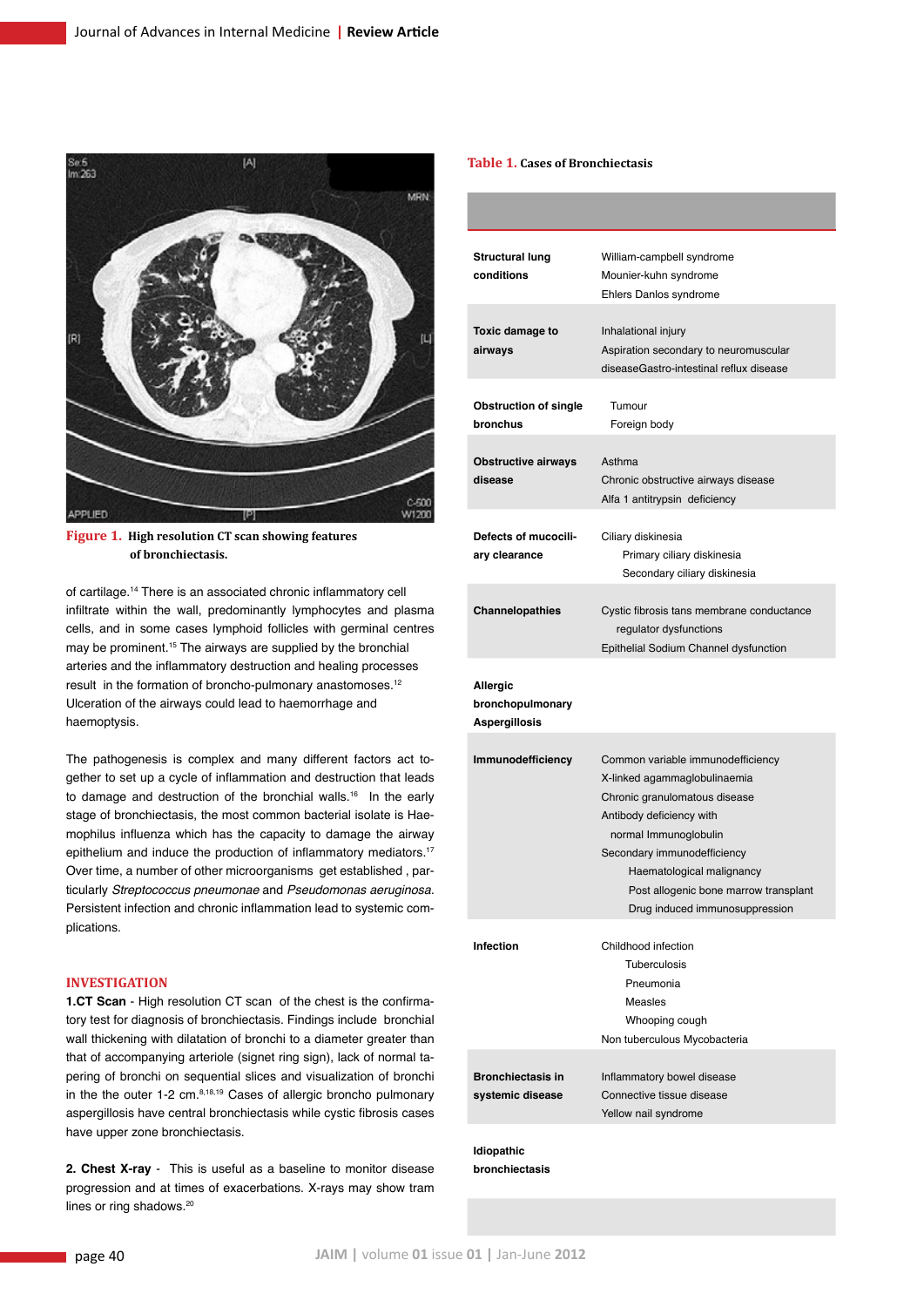**3. Blood tests** - Full blood count may show anaemia (of chronic disease). IgE levels may be raised in cases of allergic broncho-pulmonary Aspergillosis associated bronchiectasis. Aspergillus precipitin tests, Immunoglobulin levels and subclasses, Alfa 1 antitrypsin levels are other tests done to investigate aetiology of brocnhiectasis.

**4. Sweat tests and genetic tests** may be done if cystic fibrosis is suspected.Other specific genetic tests and tests of ciliary functions are requested in appropriate clinical contexts.

**5. Sputum examinations**: Routine cultures are helpful in finding the colonizing bacteria e.g. H influenza, S pneumonae and Pseu*domonas aeruginosa*. AFB cultures are done to exclude *Mycobacterium tuberculosis* and also to consider the possibility of infection by Environmental Mycobacteria.

**6. Lung function tests** - These are useful in assessing severity of airflow obstruction and in monitoring disease progression. ter 1-2 cm (8,18,19).

## **Management**

**1. Sputum clearance techniques** - Sputum clearance is the mainstay of treatment of bronchiectasis. Various strategies like postural drainage, breathing exercises, flutter valves have been traditionally used with varying success. Adequate clearance improves quality of life and reduces frequency of exacerbations.

**2. Inhalers** - Bronchodilators and steroid inhalers may be used to improve symptom control. There is no good evidence base for use of steroid inhaler as an anti-inflammatory agent. Response to inhalers should be assessed both subjectively and objectively. The decision regarding whether to continue it long term should be decided on individual case by case basis.

**3. Antibiotics** - Antibiotics are the mainstay of treatment in exacerbations caused by infections. Choice of antibiotics depends on previous and current sputum culture results. Intravenous antibiotics may be used in cases with severe exacerbations or in cases not responding to oral antibiotics.

Infective exacerbation is characterized by increasing sputum volume and change in colour, increasing breathlessness, fever etc. Appropriate treatment often reverts the symptoms back to pre-exacerbation state. Short courses of steroid are used in patients who have significant bronchospasm. Nebulised bronchodilators are used as necessary.

Patients who have had frequent (more than 3 per year) exacerbations despite optimal conventional treatment may benefit from long term antibiotic therapy. The choice could be based on sputum microbiology results. They reduce exacerbation rates and improve quality of life. Macrolides like Azithromycin have been used with good outcomes and they are considered as having immunomodulatory effects.21 One strategy is to use Azithromycin 250 mgs three times in a week.

Nebulised antibiotics e.g. Colomycin, gentamycin etc may have a role in cases with chronic pseudomonas colonisation and frequent exacerbations. The largest published study using nebulised antibiotic was published by Barker et al where pateints were randomly assigned to Tobramycin or placebo.22 62% of Tobramycin treated pateints showed improvement in Medical condition versus 38 % of placebo pateints but there was no significant difference in lung function tests.

Colonisation with pseudomonas is associated with increasing morbidity, exacerbations, declining lung functions and poor quality of lives. Various strategies have been tried to eradicate infections e.g. Ciprofloxacin plus nebulied colistin, intravenous Tazobactam etc.<sup>23</sup>

**4. Mucolytics** - Hypertonic Saline accelerates mucociliary clearance in both healthy subjects and patients with cystic fibrosis as demonstrated in radioaerosal studies.<sup>24-27</sup> In a randomised cross over trial, Kellett et al evaluated the effect of hypertonic saline as an adjunct to physiotherapy in 24 stable bronchiectatic patients.<sup>28</sup> This demonstrated increased ease of sputum clearance and reduced sputum viscocity. There is good evidence of benefits of hypertonic saline in patients with cystic fibrosis.<sup>29</sup> Currently the evidence base in non cystic fibrosis bronchiectasis is not as strong as in cystic fibrosis but it is well tolerated.

There is emerging evidence that mannitol is an effective treatment in non CF bronchiectasis. Daviskas et al showed improved health related quality of life with its use and it is well tolerated.<sup>30</sup>

Evidence base for n- Acetyl cysteine is very limited. Dornase-alfa may be harmful in non cystic fibrosis bronchiectasis althogh it is well established in cystic fibrosis.<sup>31</sup>

The evidence base for long term humidification is weak. Rea et al showed fewer exacerbation days, improved quality of life and lung functions. There was no significant decrease in exacerbation frequency.<sup>32</sup>

**5. Surgery -** Surgical resection should be reserved for cases with localized disease who do not respond to medical management. Lung transplant may be considered in selected cases.

**6. Immunoglobulin -** Patients with immunoglobulin deficiency and bronchiectasis can be treated with immunoglobulin replacement therapy.

#### **7. Bronchiectasis with Allergic broncho**

**pulmonary Aspergillosis** - These cases are treated with steroid inhalers as well as oral steroids depending on symptom control in addition to other measures as mentioned above. The role of antifungal therapy is not estabished. Itraconazole may be used in selected cases and has often been used in addition to steroids.

**8. Atypical Mycobacteria -**Persistent colonisation with progressive lung involvement may need specific anti Mycobacterial therapy.